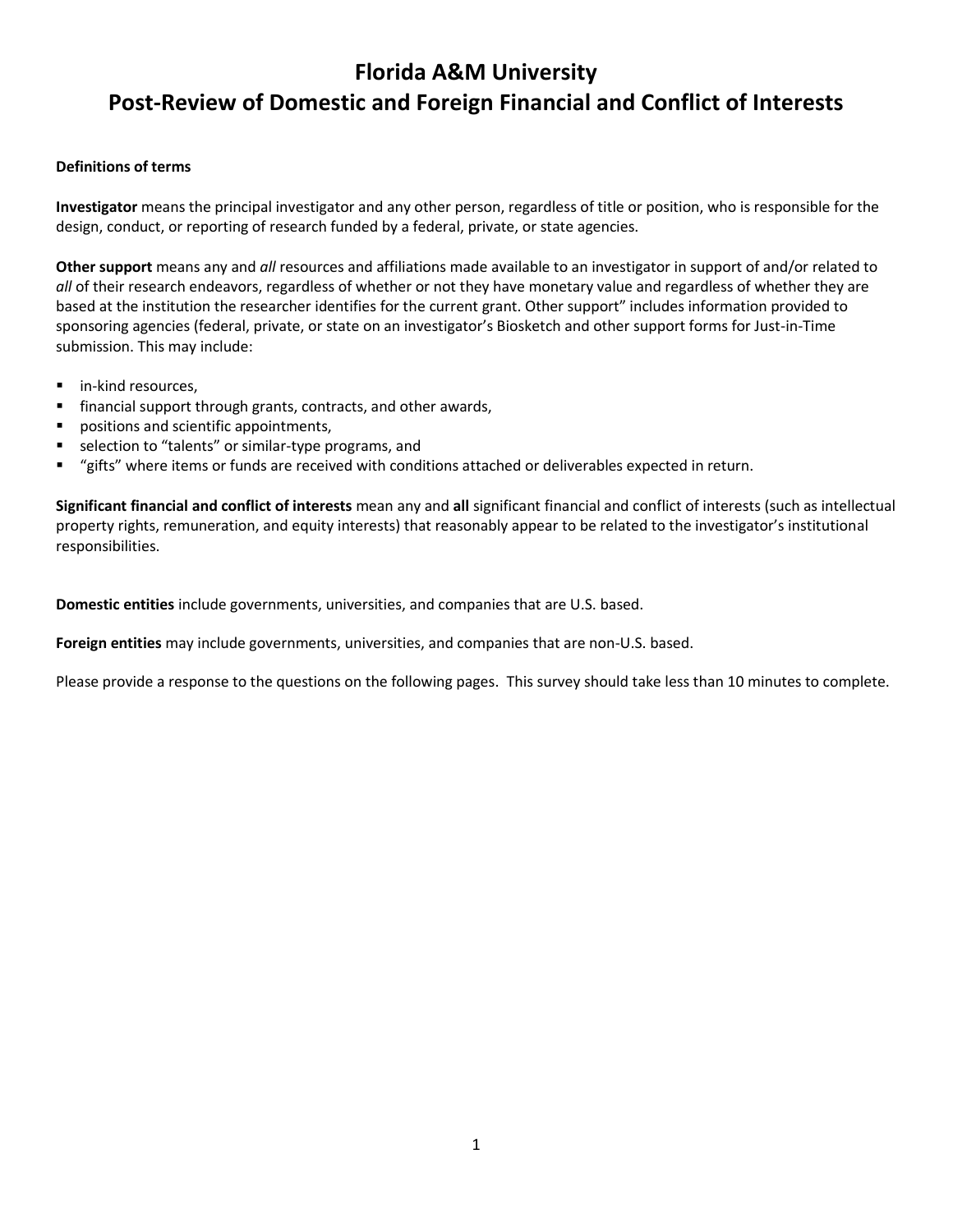### **Financial and Conflict of Interest Annual Disclosure Post Review Interview Questionnaire**

| Date:                                   |                        |                                    |               |
|-----------------------------------------|------------------------|------------------------------------|---------------|
| Name:                                   |                        | <b>Retrospective Review Year:</b>  |               |
| <b>Reason for Retrospective Review:</b> | <b>FCOI Disclosure</b> | <b>Internal Control Monitoring</b> |               |
| Rank/title:                             |                        | <b>FAMU ID#:</b>                   |               |
| Department:                             |                        | <b>Campus Phone:</b>               |               |
| <b>Email Address:</b>                   |                        |                                    |               |
| List all funded awards and contracts:   |                        |                                    |               |
| <b>Funding Agency(ies):</b>             |                        |                                    |               |
|                                         |                        |                                    |               |
|                                         |                        |                                    |               |
| Project(s) title:                       |                        |                                    | Project(s) #: |
|                                         |                        |                                    |               |
|                                         |                        |                                    |               |

## *Please attached a copy of your most recent and/or updated biographical sketch and other support document.*

In the past academic year did you disclose domestic and foreign support provided on your other support form or biographical sketch to the sponsoring agency? **If you had any foreign support, please provide agency, contact person name, and address below.**

| <b>Other Support and Biosketch (Financial and Conflict of Interests)</b>           |                                                                                   |  |                                                                                       |  | <b>Domestic</b> | Foreign | Yes | No. | N/A |
|------------------------------------------------------------------------------------|-----------------------------------------------------------------------------------|--|---------------------------------------------------------------------------------------|--|-----------------|---------|-----|-----|-----|
|                                                                                    | In-kind resources (e.g., office/laboratory space, equipment, supplies, employees, |  |                                                                                       |  |                 |         |     |     |     |
| students, and visiting scholars)                                                   |                                                                                   |  |                                                                                       |  |                 |         |     |     |     |
| Financial support through active grants                                            |                                                                                   |  |                                                                                       |  |                 |         |     |     |     |
| Financial support through pending grants                                           |                                                                                   |  |                                                                                       |  |                 |         |     |     |     |
| Financial support through other awards                                             |                                                                                   |  |                                                                                       |  |                 |         |     |     |     |
| Financial support through cooperative agreements                                   |                                                                                   |  |                                                                                       |  |                 |         |     |     |     |
|                                                                                    |                                                                                   |  | Financial support through contracts g. Professional affiliations (e.g., positions and |  |                 |         |     |     |     |
| scientific appointments)                                                           |                                                                                   |  |                                                                                       |  |                 |         |     |     |     |
| Current or pending participation in "talents" or similar-type programs             |                                                                                   |  |                                                                                       |  |                 |         |     |     |     |
| "Gifts" where items or funds are received with conditions attached or deliverables |                                                                                   |  |                                                                                       |  |                 |         |     |     |     |
| expected in return                                                                 |                                                                                   |  |                                                                                       |  |                 |         |     |     |     |
| Other type(s) of support (please provide information)                              |                                                                                   |  |                                                                                       |  |                 |         |     |     |     |
| Specify other type(s) of support                                                   |                                                                                   |  |                                                                                       |  |                 |         |     |     |     |
| N/A, not required                                                                  |                                                                                   |  |                                                                                       |  |                 |         |     |     |     |
| Foreign Support Contact Information Required (List all that apply)                 |                                                                                   |  |                                                                                       |  |                 |         |     |     |     |
|                                                                                    |                                                                                   |  | <b>Contact Information</b>                                                            |  |                 |         |     |     |     |
| Name (last, first, middle initials):                                               |                                                                                   |  |                                                                                       |  |                 |         |     |     |     |
| Company/Institution:                                                               |                                                                                   |  |                                                                                       |  |                 |         |     |     |     |
| <b>Address:</b>                                                                    |                                                                                   |  |                                                                                       |  |                 |         |     |     |     |
| <b>Phone:</b>                                                                      |                                                                                   |  | <b>Email Address:</b>                                                                 |  |                 |         |     |     |     |

In the past academic year did you disclose all equity interests (e.g., stock, stock option or other ownership interest? Please provide separate responses for equity interests in entities that are publicly traded versus non-publicly traded for both domestic and foreign entities. *If you had any foreign support, please provide agency, contact person name, and address below.*

| <b>Significant Financial and Conflict of Interests</b> | <b>Publicly</b><br>Traded | Non-publicly<br><b>Traded</b> | Domestic | Foreign | Yes | No | N/A |
|--------------------------------------------------------|---------------------------|-------------------------------|----------|---------|-----|----|-----|
| Any dollar amounts                                     |                           |                               |          |         |     |    |     |
| Amounts of \$5,000 or more                             |                           |                               |          |         |     |    |     |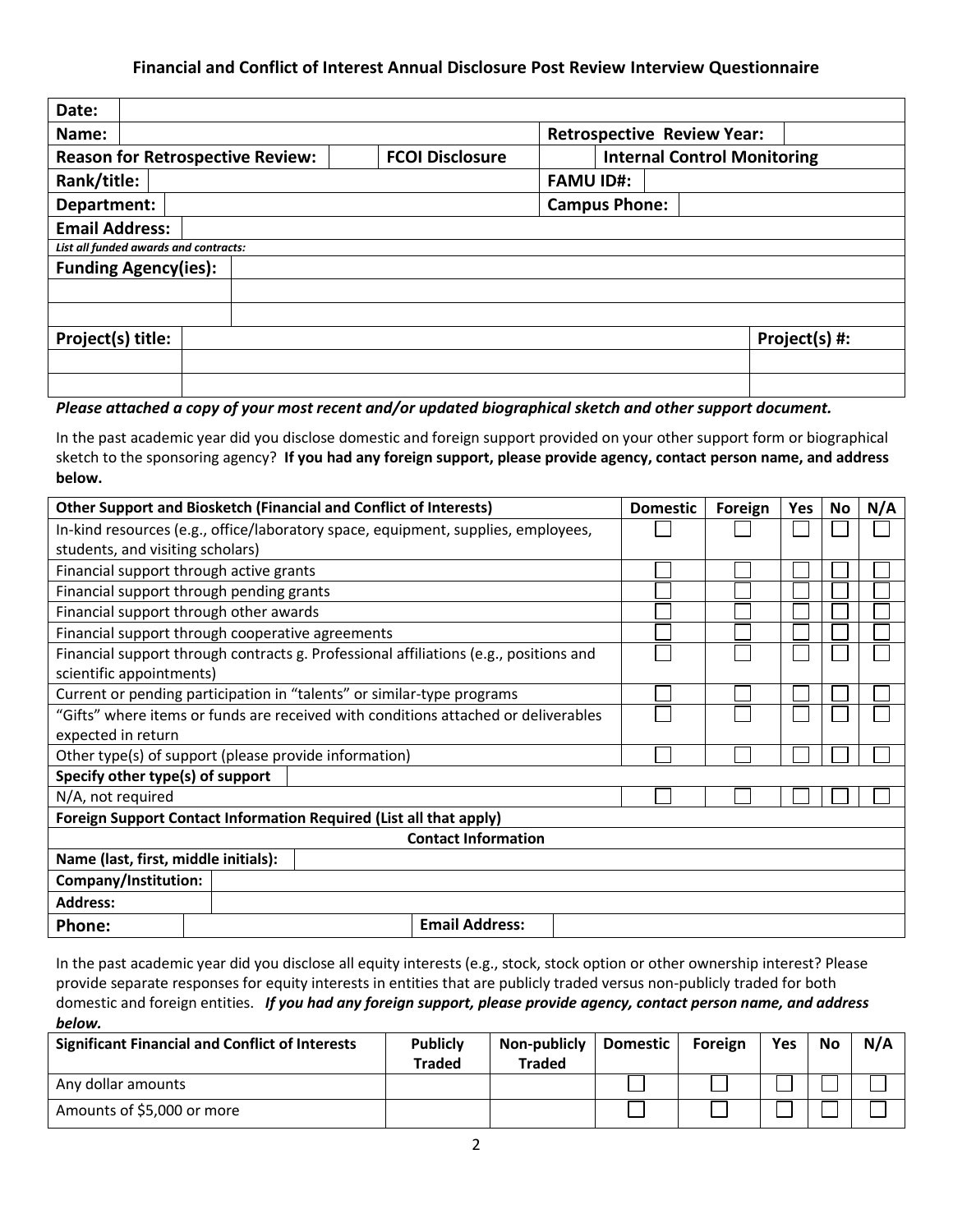| Amounts less than \$5,000            |                                                            |  |                       |  |  |  |  |  |
|--------------------------------------|------------------------------------------------------------|--|-----------------------|--|--|--|--|--|
| N/A, not required                    |                                                            |  |                       |  |  |  |  |  |
|                                      | Foreign Contact Information Required (List all that apply) |  |                       |  |  |  |  |  |
| <b>Contact Information</b>           |                                                            |  |                       |  |  |  |  |  |
| Name (last, first, middle initials): |                                                            |  |                       |  |  |  |  |  |
| Company/Institution:                 |                                                            |  |                       |  |  |  |  |  |
| <b>Address:</b>                      |                                                            |  |                       |  |  |  |  |  |
| Phone:                               |                                                            |  | <b>Email Address:</b> |  |  |  |  |  |

In the past academic year did you report salaries other than primary employer (FAMU)? *If you had any foreign support, please provide agency, contact person name, and address below.*

| <b>Salaries received</b>             |                                                                    |                                 | <b>Domestic</b> | Foreign | Yes | No | N/A |
|--------------------------------------|--------------------------------------------------------------------|---------------------------------|-----------------|---------|-----|----|-----|
| Any dollar amounts                   |                                                                    |                                 |                 |         |     |    |     |
| Amounts of \$5,000 or more           |                                                                    |                                 |                 |         |     |    |     |
| Amounts less than \$5,000            |                                                                    |                                 |                 |         |     |    |     |
| N/A, not required                    |                                                                    |                                 |                 |         |     |    |     |
| <b>Salaries received</b>             |                                                                    |                                 |                 |         |     |    |     |
| Any dollar amounts                   |                                                                    |                                 |                 |         |     |    |     |
| Amounts of \$5,000 or more           |                                                                    |                                 |                 |         |     |    |     |
| Amounts less than \$5,000            |                                                                    |                                 |                 |         |     |    |     |
| N/A, not required                    |                                                                    |                                 |                 |         |     |    |     |
|                                      | Foreign Support Contact Information Required (List all that apply) |                                 |                 |         |     |    |     |
|                                      |                                                                    | <b>Contact Information</b>      |                 |         |     |    |     |
| Name (last, first, middle initials): |                                                                    |                                 |                 |         |     |    |     |
| Company/Institution:                 |                                                                    |                                 |                 |         |     |    |     |
| <b>Address:</b>                      |                                                                    |                                 |                 |         |     |    |     |
| Phone:                               |                                                                    | <b>Email</b><br><b>Address:</b> |                 |         |     |    |     |

In the past academic year did you report payment for services not otherwise identified as salary (e.g., consulting fees, honoraria, paid authorship)? *If you had any foreign support, please provide agency, contact person name, and address below.*

| <b>Payment for Services</b>          |  |                                                                    | <b>Domestic</b> | Foreign | Yes | No | N/A |
|--------------------------------------|--|--------------------------------------------------------------------|-----------------|---------|-----|----|-----|
| Any dollar amounts                   |  |                                                                    |                 |         |     |    |     |
| Amounts of \$5,000 or more           |  |                                                                    |                 |         |     |    |     |
| Amounts less than \$5,000            |  |                                                                    |                 |         |     |    |     |
| N/A, not required                    |  |                                                                    |                 |         |     |    |     |
|                                      |  | Foreign Support Contact Information Required (List all that apply) |                 |         |     |    |     |
|                                      |  | <b>Contact Information</b>                                         |                 |         |     |    |     |
| Name (last, first, middle initials): |  |                                                                    |                 |         |     |    |     |
| Company/Institution:                 |  |                                                                    |                 |         |     |    |     |
| <b>Address:</b>                      |  |                                                                    |                 |         |     |    |     |
| Phone:                               |  | <b>Email Address:</b>                                              |                 |         |     |    |     |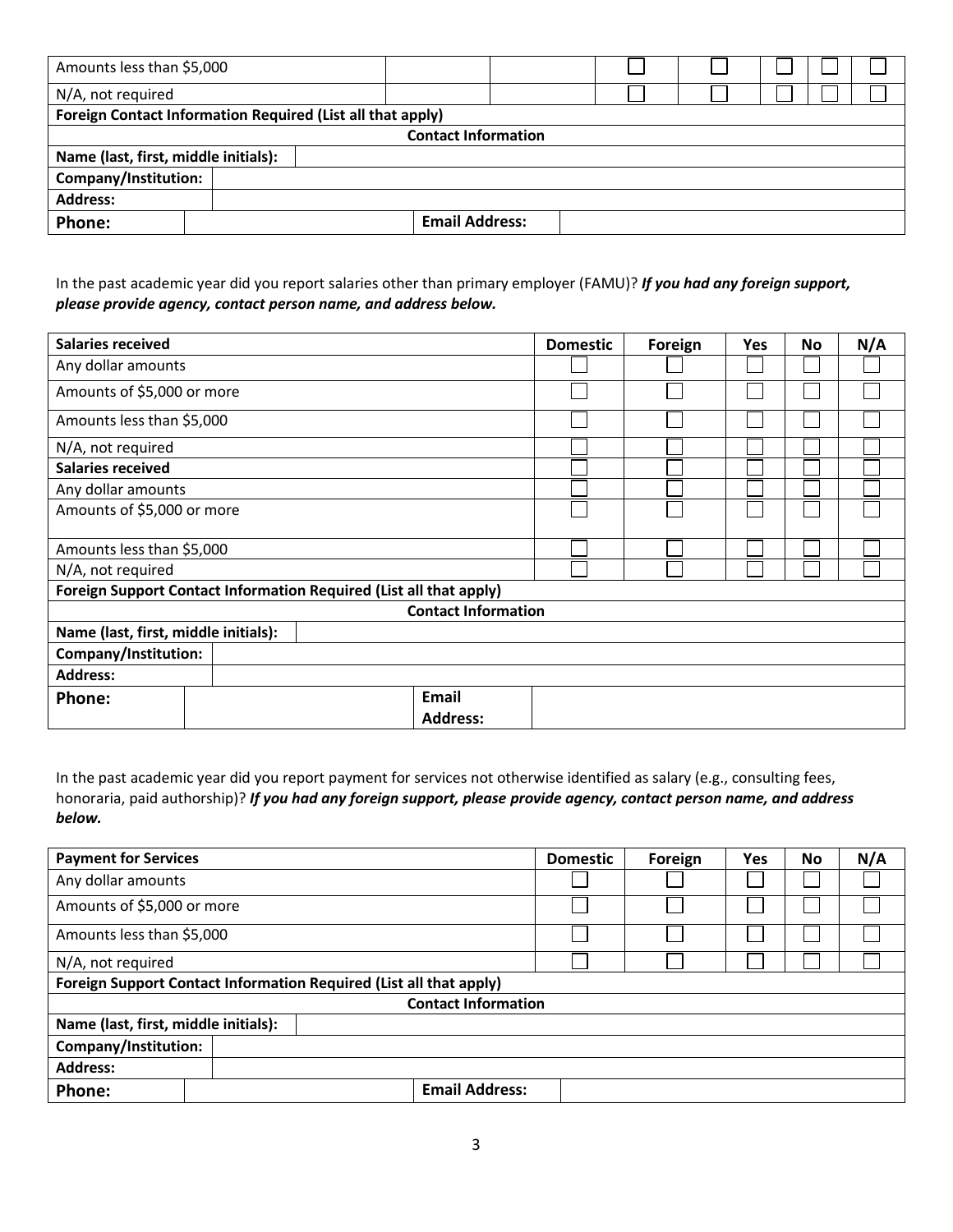In the past academic year did you report intellectual property rights and interests (e.g., patents, copyrights)?

| <b>Payment for Services</b>                                        |  | <b>Domestic</b> | Foreign                    | Yes | No | N/A |  |  |
|--------------------------------------------------------------------|--|-----------------|----------------------------|-----|----|-----|--|--|
| Any dollar amounts                                                 |  |                 |                            |     |    |     |  |  |
| Amounts of \$5,000 or more                                         |  |                 |                            |     |    |     |  |  |
| Amounts less than \$5,000                                          |  |                 |                            |     |    |     |  |  |
| N/A, not required                                                  |  |                 |                            |     |    |     |  |  |
| Foreign Support Contact Information Required (List all that apply) |  |                 |                            |     |    |     |  |  |
|                                                                    |  |                 | <b>Contact Information</b> |     |    |     |  |  |
| Name (last, first, middle initials):                               |  |                 |                            |     |    |     |  |  |
| Company/Institution:                                               |  |                 |                            |     |    |     |  |  |
| <b>Address:</b>                                                    |  |                 |                            |     |    |     |  |  |
| Phone:                                                             |  |                 | <b>Email</b>               |     |    |     |  |  |
|                                                                    |  |                 | <b>Address:</b>            |     |    |     |  |  |

In the past academic year did you report gifts? (Please note that a gift is defined as the voluntary transfer of property or funds to another without receiving anything of value in return and without conditions attached.)

| <b>Payment for Services</b>          |  |                                                                    | <b>Domestic</b> | Foreign | Yes | No | N/A |
|--------------------------------------|--|--------------------------------------------------------------------|-----------------|---------|-----|----|-----|
| Any dollar amounts                   |  |                                                                    |                 |         |     |    |     |
| Amounts of \$5,000 or more           |  |                                                                    |                 |         |     |    |     |
| Amounts less than \$5,000            |  |                                                                    |                 |         |     |    |     |
| N/A, not required                    |  |                                                                    |                 |         |     |    |     |
|                                      |  | Foreign Support Contact Information Required (List all that apply) |                 |         |     |    |     |
|                                      |  | <b>Contact Information</b>                                         |                 |         |     |    |     |
| Name (last, first, middle initials): |  |                                                                    |                 |         |     |    |     |
| Company/Institution:                 |  |                                                                    |                 |         |     |    |     |
| <b>Address:</b>                      |  |                                                                    |                 |         |     |    |     |
| Phone:                               |  | <b>Email Address:</b>                                              |                 |         |     |    |     |

In the past academic year did you report travel that was sponsored or reimbursed (paid) for by a domestic or foreign entity not known to the University?

| Sponsored or reimbursed travel paid  |                                                                    | <b>Domestic</b> | Foreign | Yes | <b>No</b> | N/A |
|--------------------------------------|--------------------------------------------------------------------|-----------------|---------|-----|-----------|-----|
| Any dollar amounts                   |                                                                    |                 |         |     |           |     |
| Amounts of \$5,000 or more           |                                                                    |                 |         |     |           |     |
| Amounts less than \$5,000            |                                                                    |                 |         |     |           |     |
| N/A, not required                    |                                                                    |                 |         |     |           |     |
|                                      | Foreign Support Contact Information Required (List all that apply) |                 |         |     |           |     |
|                                      | <b>Contact Information</b>                                         |                 |         |     |           |     |
| Name (last, first, middle initials): |                                                                    |                 |         |     |           |     |
| Company/Institution:                 |                                                                    |                 |         |     |           |     |
| <b>Address:</b>                      |                                                                    |                 |         |     |           |     |
| Phone:                               | <b>Email Address:</b>                                              |                 |         |     |           |     |